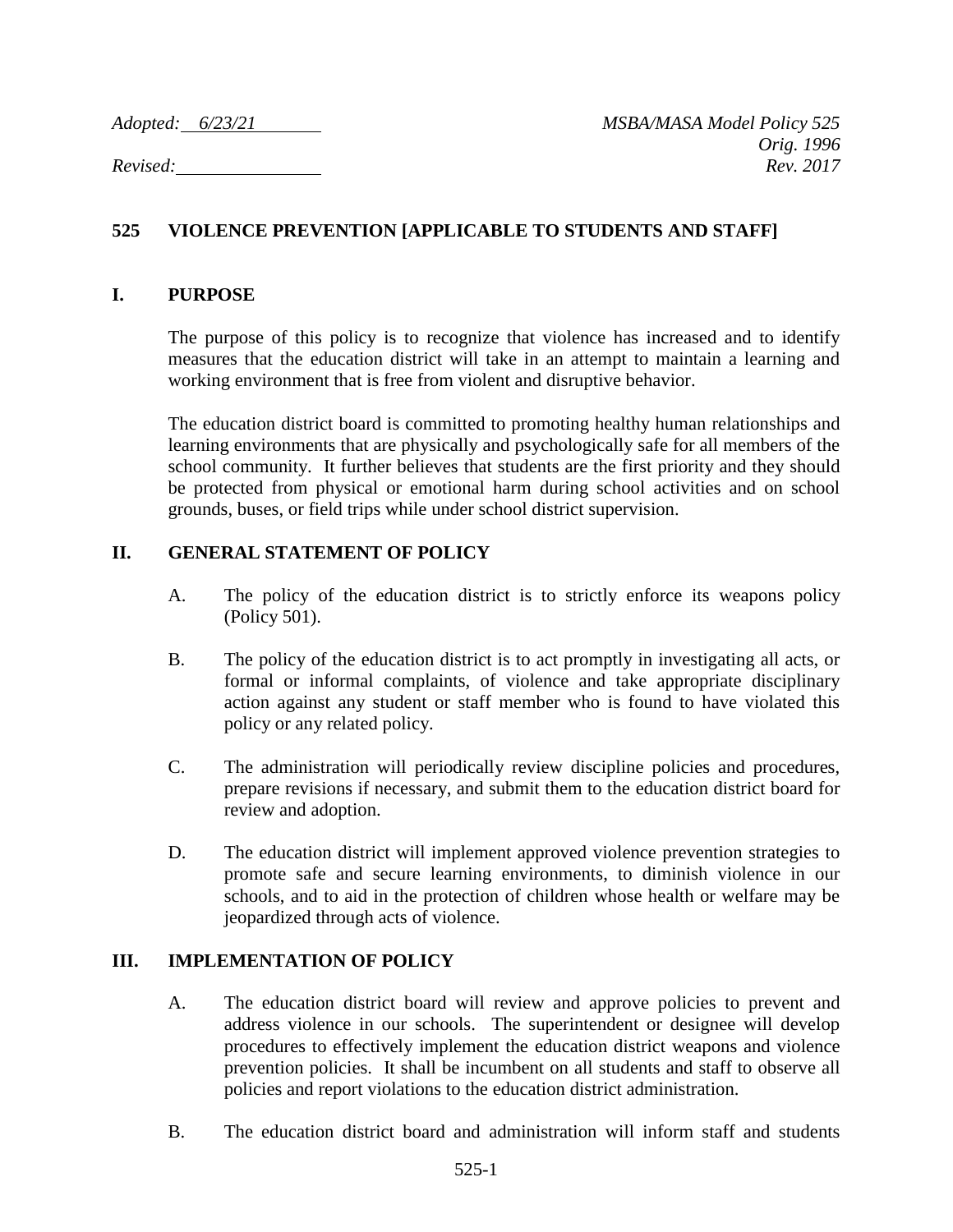annually of policies and procedures related to violence prevention and weapons.

- C. The education district will act promptly to investigate all acts and formal and informal complaints of violence and take appropriate disciplinary action against any student or staff member who is found to have violated this policy or any related policy.
- D. The consequences set forth in the education district weapons policy (Policy 501) will be imposed upon any student or nonstudent who possesses, uses or distributes a weapon when in a school location.
- E. The consequences set forth in the education district hazing policy (Policy 526) will be imposed upon any student or staff member who commits an act against a student or staff member; or coerces a student or staff member into committing an act, that creates a substantial risk of harm to a person in order for the student or staff member to be initiated into or affiliated with an organization, or for any other purpose.
- F. Students who engage in assault or violent behavior will be removed from the classroom immediately and for a period of time deemed appropriate by the principal, in consultation with the teacher, pursuant to the student discipline policy (Policy 506).
- G. Students with disabilities may be expelled for behavior unrelated to their disabilities, subject to the procedural safeguards required by the Individuals with Disabilities Education Act (IDEA), Section 504 of the Rehabilitation Act of 1973, and the Pupil Fair Dismissal Act.
- H. Procedures will be developed for the referral of any person in violation of this policy or the weapons policy to the local law enforcement agency in accordance with Minn. Stat. § 121A.05.
- I. Students who wear objectionable emblems, signs, words, objects, or pictures on clothing communicating a message that is racist, sexist, or otherwise derogatory to a protected minority group or which connotes gang membership or that approves, advances, or provokes any form of religious, racial, or sexual harassment or violence against other individuals as defined in the harassment and violence policy (Policy 413) will be subject to the procedures set forth in the student dress and appearance policy (Policy 504). "Gang" as used in this policy means any ongoing organization, association, or group of three or more persons, whether formal or informal, having as one of its primary activities the commission of one or more criminal acts, which has an identifiable name or identifying sign or symbol, and whose members individually or collectively engage in or whose members engaged in a pattern of criminal gang activity. A "pattern of gang activity" means the commission, attempt to commit, conspiring to commit, or solicitation of two or more criminal acts, provided the criminal acts were committed on separate dates or by two or more persons who are members of or belong to the same criminal street gang.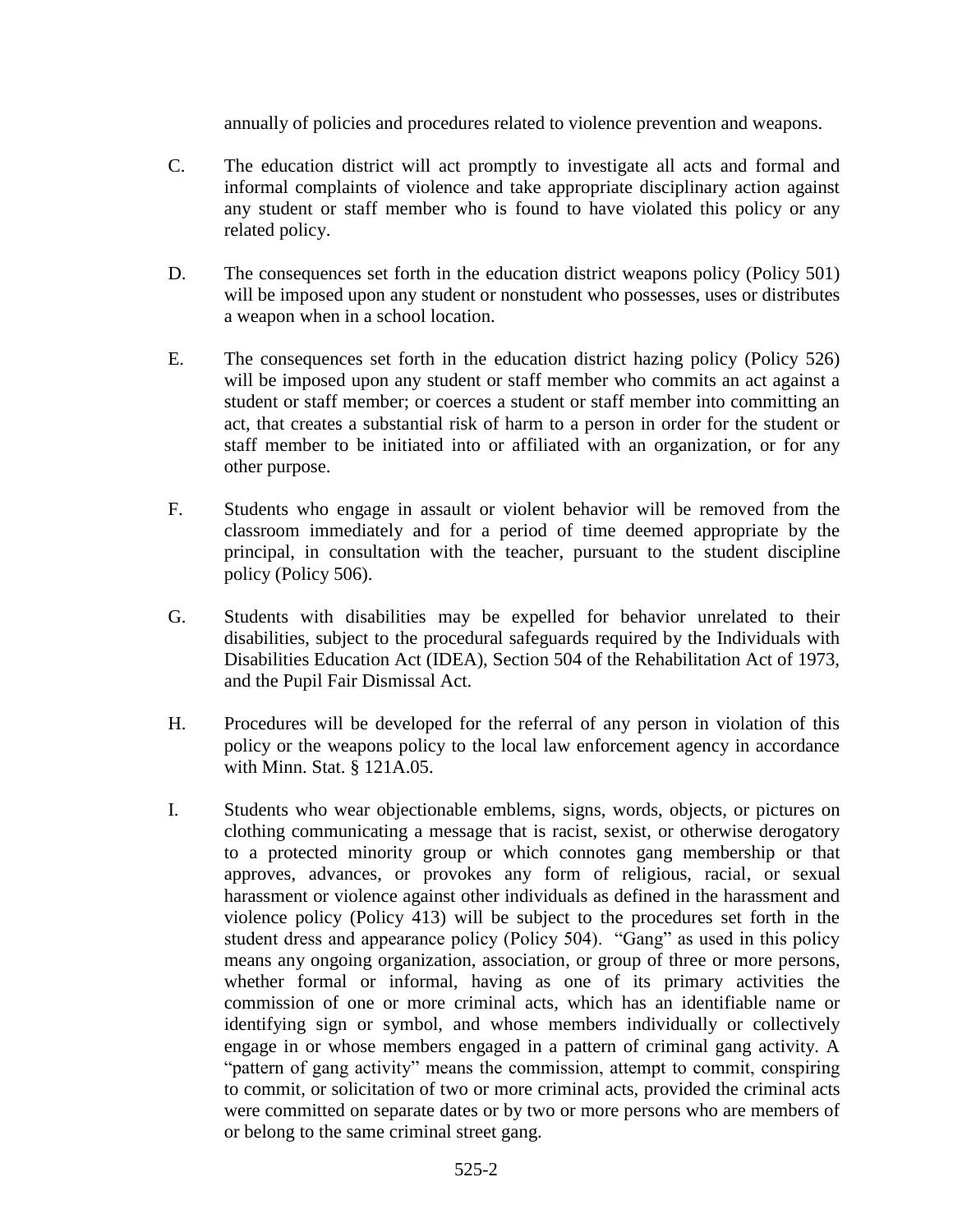J. This policy is not intended to abridge the rights of students to express political, religious, philosophical, or similar opinions by wearing apparel on which such messages are stated. Such messages are acceptable as long as they are not lewd, vulgar, obscene, defamatory, profane, denote gang affiliation, advocate harassment or violence against others, are likely to disrupt the education process, or cause others to react in a violent or illegal manner (Policy 504).

## **IV. PREVENTION STRATEGIES**

The education district has adopted and will implement the following prevention strategies to promote safe and secure learning environments, to diminish violence in our schools, and to aid in the protection of children whose health or welfare may be jeopardized through acts of violence.

- A. Adopt a district crisis management policy to address potential violent crisis situations in the district.
- B. Provide training in recognition, prevention, and safe responses to violence and development of a positive school climate.
- C. Coordinate a local school security review committee or task force comprised of school officials, law enforcement, parents, and students to advise on policy implementation.
- D. In-service training for personnel in aspects of reporting, visibility, and supervision as deterrents to violence.
- E. In-service training for personnel by experts familiar with sexual abuse, domestic violence, and personal safety issues on the following: helping students identify violence in the family and the community so that students may learn to resolve conflicts in effective, nonviolent ways; responding to a disclosure of child sexual abuse in a supportive, appropriate manner; and/or complying with mandatory reporting requirements under the Maltreatment of Minors Reporting Act.
- F. Promote student safety responsibility by encouraging the reporting of suspicious individuals and unusual activities on school grounds.
- G. Establish a curriculum committee that explores ways of teaching students violence prevention strategies, law-related education, and character/values education (universal values, e.g., honesty, personal responsibility, self-discipline, cooperation, and respect for others).
- H. Establish clear school rules that prevent and deter violence.
- I. Develop cross-cultural awareness programs to unify students of all cultures and backgrounds, to develop mutual respect and understanding of shared experiences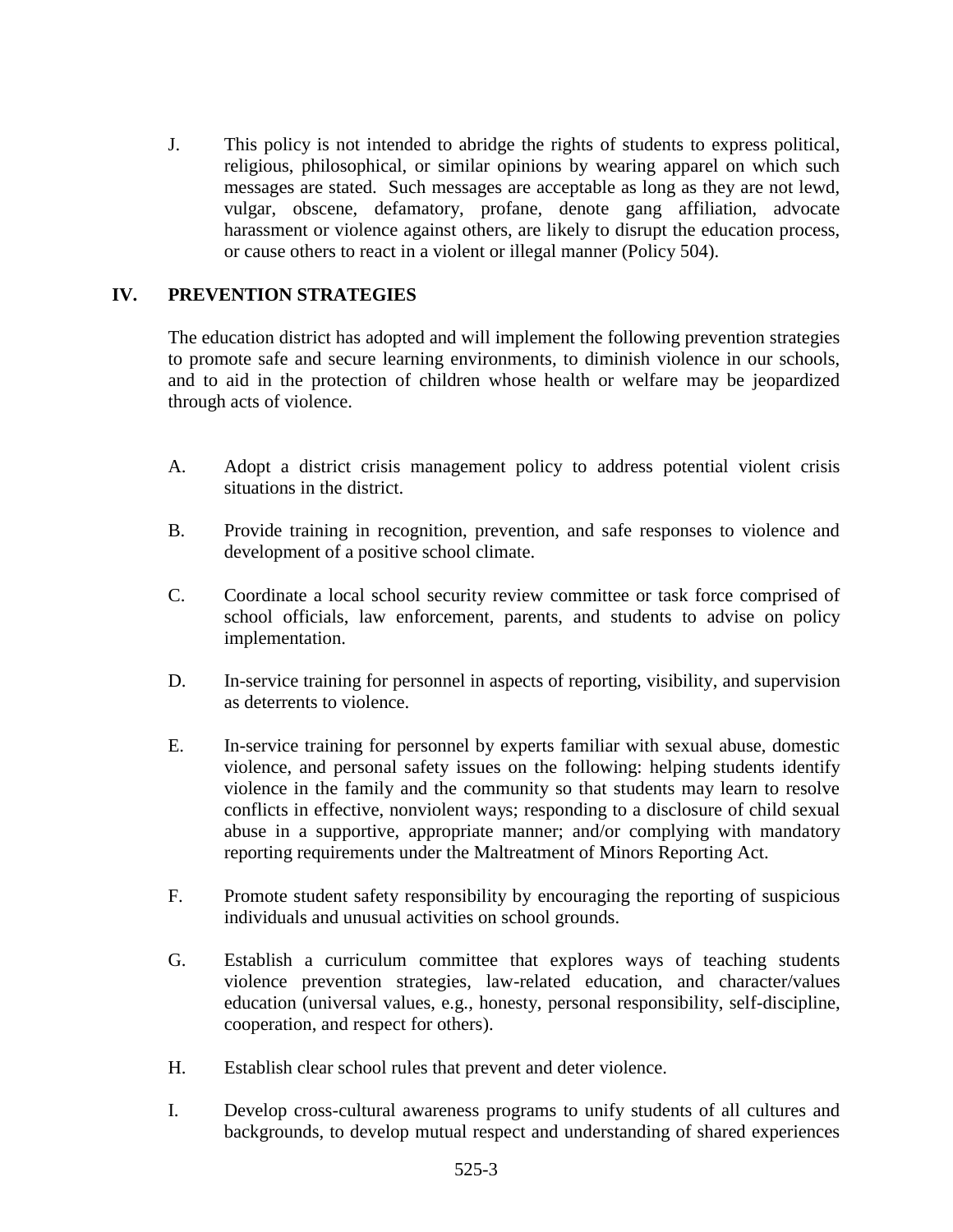and values among students, and to promote the message of inclusion.

- J. Establish conflict resolution training, conflict management, or peer mediation programs for staff and students to teach conservative approaches to settling disputes.
- K. Develop curriculum that teaches social skills such as maintaining self-control, building communications skills, forming friendships, resisting peer pressure, being appropriately assertive, forming positive relationships with adults, and resolving conflict in nonviolent ways.
- L. Develop curriculum that teaches critical viewing and listening skills in analyzing mass media to recognize stereotypes, distinguish fact from fantasy, and identify differences in behavior and values that conflict with their own.
- M. Develop a student photo or name identification system for quick identification of the student in case of emergency.
- N. Develop a staff photo or name identification system using identification badges for quick identification of unauthorized people on campus.
- O. Require all visitors to check-in the main office upon their arrival and state their business at the school. A visitor badge may be issued for easy identification that the visitor is authorized to be present in the school building.
- P. Develop curriculum on character education including, but not limited to, character qualities such as attentiveness, truthfulness, respect for authority, diligence, gratefulness, self-discipline, patience, forgiveness, respect for others, peacemaking, and resourcefulness.
- Q. Develop curriculum on child sexual abuse prevention for students, including ageappropriate instruction on recognizing sexual abuse and assault, boundary violations, and ways offenders groom or desensitize victims, as well as strategies to promote disclosure, reduce self-blame, and mobilize bystanders. The curriculum may be created in consultation with federal, state, and local agencies and community-based organizations, including the Child Information Gateway website maintained by the United States Department of Health and Human Services, to identify research-based tools, curricula, and programs to prevent child sexual abuse.
- R. Provide training to all education district personnel on recognizing and preventing sexual abuse and sexual violence which may include training on mandatory reporting requirements provided on the Department of Education's website and reviewing the Code of Ethics for Minnesota Teachers.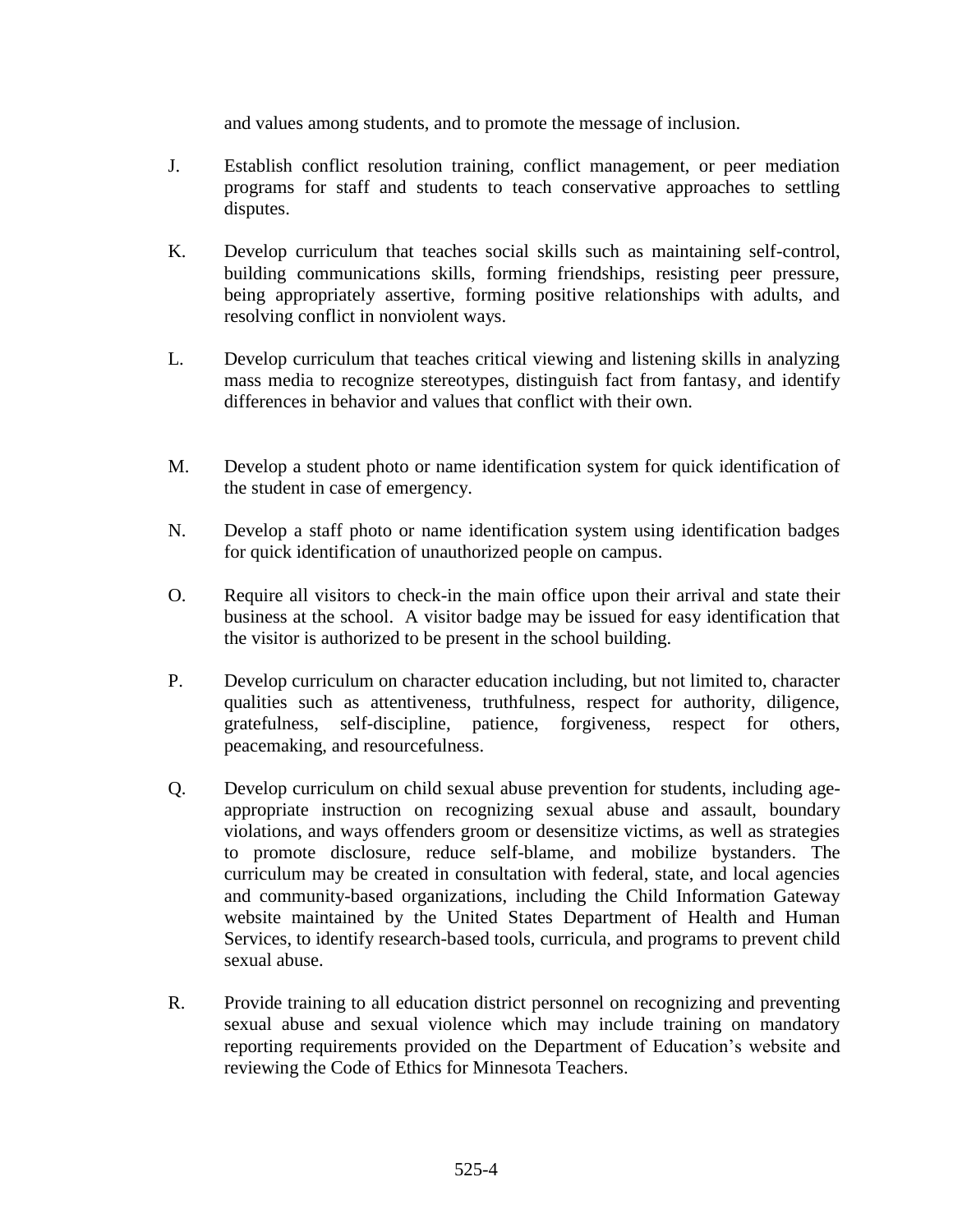#### **V. STUDENT SUPPORT**

- A. Students will have access to school-based student service professionals, when available, including counselors, nurses, social workers, and psychologists who are knowledgeable in methods to assist students with violence prevention and intervention.
- B. Students will be apprised of education district board policies designed to protect their personal safety.
- C. Students will be provided with information as to education district and building rules regarding weapons and violence.
- D. Students will be informed of resources for violence prevention and proper reporting.

### **VI. PERSONNEL**

- A. Education district personnel shall comply with the education district weapons policy (Policy 501) and the education district hazing policy (Policy 526).
- B. Education district personnel shall be knowledgeable of violence prevention policies and report any violation to education district administration immediately. Education district personnel will be informed annually as to education district and building rules regarding weapons and violence prevention.
- C. Education district personnel or agents of the education district shall not engage in emotionally abusive acts including malicious shouting, ridicule, and/or threats or other forms of corporal punishment (Policy 507).

| <b>Legal References:</b> | Minn. Stat. § 13.43, Subd. 16 (School District or Charter School          |
|--------------------------|---------------------------------------------------------------------------|
|                          | Disclosure of Violence or Inappropriate Sexual Contact)                   |
|                          | Minn. Stat. § 120B.22 (Violence Prevention Education)                     |
|                          | Minn. Stat. § 120B.232 (Character Development Education)                  |
|                          | Minn. Stat. § 120B.234 (Child Sexual Abuse Prevention Education)          |
|                          | Minn. Stat. § 121A.035 (Crisis Management Policy)                         |
|                          | Minn. Stat. § 121A.05 (Policy to Refer Firearms Possessor)                |
|                          | Minn. Stat. §§ 121A.40-121A.56 (Pupil Fair Dismissal Act)                 |
|                          | Minn. Stat. § 121A.44 (Expulsion for Possession of Firearm)               |
|                          | Minn. Stat. § 121A.61 (Discipline and Removal of Students from Class)     |
|                          | Minn. Stat. § 121A.64 (Notification)                                      |
|                          | Minn. Stat. § 121A.69 (Hazing Policy)                                     |
|                          | Minn. Stat. § 181.967, Subd. 5 (School District Disclosure of Violence or |
|                          | Inappropriate Sexual Contact)                                             |
|                          | 18 U.S.C. § 921 (Definition of Firearm)                                   |
|                          | 20 U.S.C. § 1400 et seq. (Individuals with Disabilities Education         |
|                          | Improvement Act of 2004)                                                  |
|                          |                                                                           |